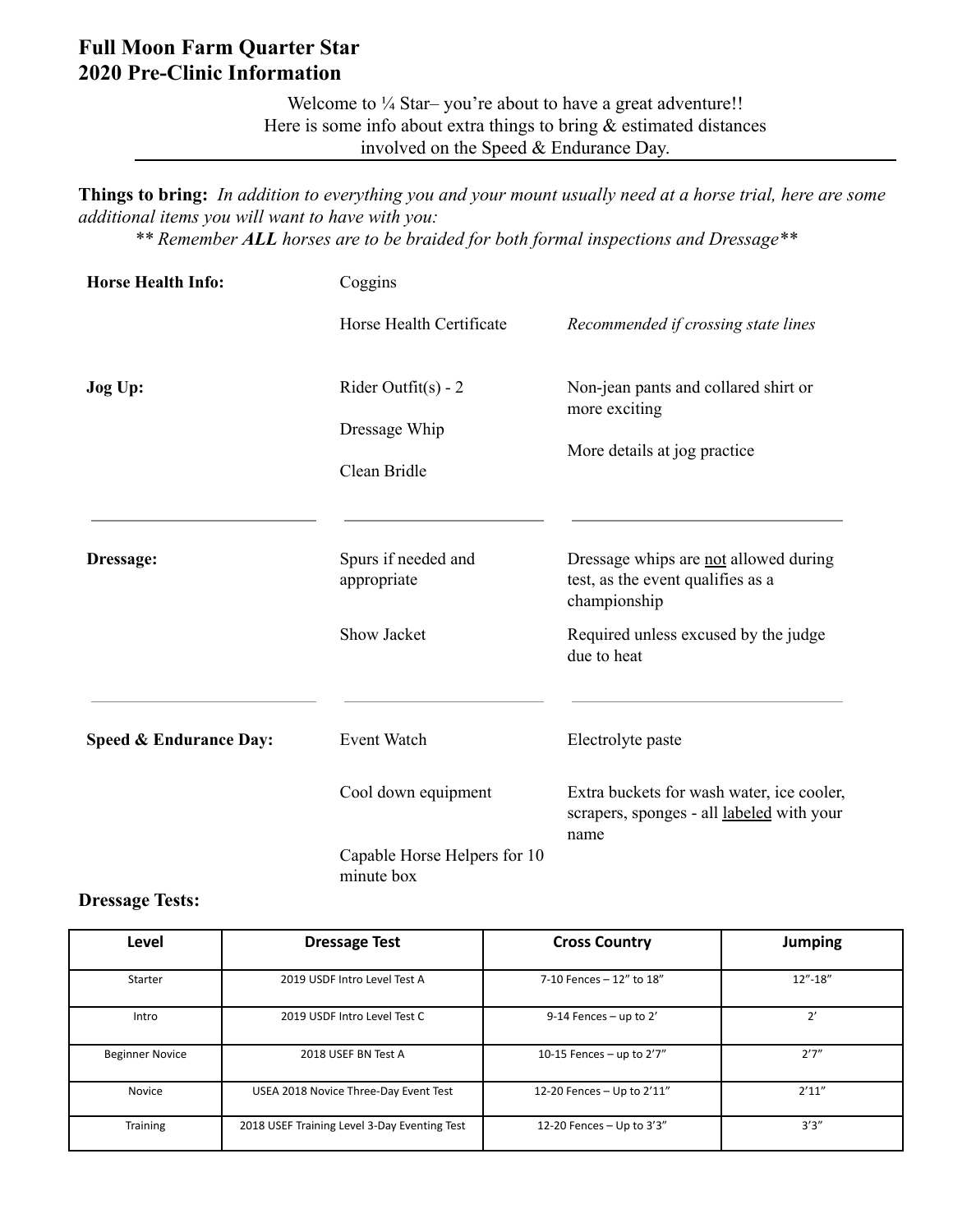### **Full Moon Farm Quarter Star 2020 Pre-Clinic Information Speed & Endurance Day - Estimated**

*Here are approximate distances and speeds for the phases at each level for preparation purposes:*

The Education page of [www.longformatclub.com](http://www.longformatclub.com) provides some excellent information to help prepare for the fun to come. *Read and don't be afraid!*

|                | <b>Phase A</b><br>Warm Up | <b>Phase B</b><br><b>Steeplechase</b>                 | <b>Phase C</b><br>Cool Down | <b>Phase D</b><br>Cross Country |
|----------------|---------------------------|-------------------------------------------------------|-----------------------------|---------------------------------|
| Training       | 2310 meters               | 1300m                                                 | 3520 m                      | 2675 m                          |
|                | @ 220 mm                  | @ 520 mm                                              | @ 160 mm                    | @450 mm                         |
|                | 11-12 min 30 sec          | 2 min 30 sec                                          | $22 - 26$ min               | almost 6 min                    |
|                |                           |                                                       |                             |                                 |
| Novice         | 2310 meters               | 1300m                                                 | 3520 m                      |                                 |
|                | @ 220 mm                  | @ 475mm                                               | @ 160 mm                    | @ 375 or 350                    |
|                |                           |                                                       | 22 - 26 min                 |                                 |
|                |                           |                                                       |                             |                                 |
| <b>BN</b>      | 2310 meters               | 1300m                                                 | 3520 m                      |                                 |
|                | 200 ? mm                  |                                                       |                             |                                 |
|                |                           | @ 375 mm                                              | 140 ? mm                    | @ 350 or 300 mm                 |
|                |                           |                                                       |                             |                                 |
| Intro          | 2310 meters               | 900 m                                                 | 3520 m                      |                                 |
|                | 180 ? mm                  | Timed track with no<br>fences planned at<br>this time | 120? mm                     | @ 300mm                         |
|                |                           |                                                       |                             |                                 |
| <b>Starter</b> | <b>TBD</b>                | <b>TBD</b>                                            | TBD                         | <b>Starter Field</b>            |
|                | 160 mm                    |                                                       | 100 mm                      | 250 mm                          |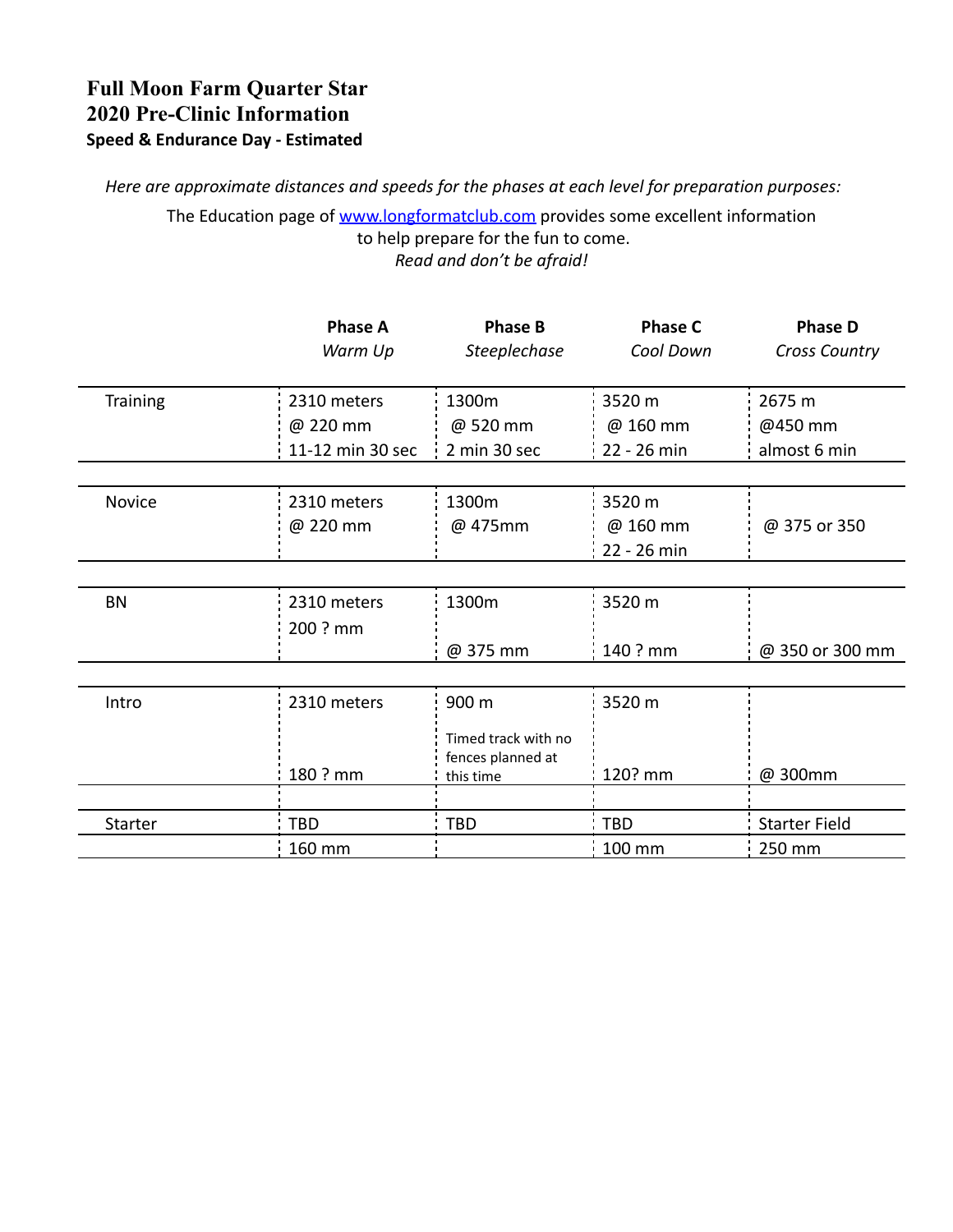# **Full Moon Farm ~ 2020 ~ 1/4 Star Schedule**

## *(Subject to change)*

| Day                 |                    | <b>Tentative Schedule</b>                                                        |                                                                              |
|---------------------|--------------------|----------------------------------------------------------------------------------|------------------------------------------------------------------------------|
| Monday<br>Jul $20$  | Not before 1 pm    | Arrivals                                                                         |                                                                              |
|                     | 5 pm               | First Vet Inspection – in barn                                                   | Dr. Julie Augustine                                                          |
|                     | $5:30 - 6$ pm      | W hat to expect in the 10 minute box                                             | Dr. Julie Augustine                                                          |
|                     | $6 - 6:30$ pm      | Dressing for the Jog                                                             | <b>Kaitlin Clasing</b><br><b>Clasing Equestrian</b><br><b>Daniel Clasing</b> |
|                     | 6:30 <sub>pm</sub> | "How & why we jog horses for Formal<br>Inspection"<br>Horses # 1-13 Jog Practice | <b>Clasing Equestrian</b>                                                    |
|                     |                    | Horses $# 13 - 25$ Jog Practice                                                  |                                                                              |
|                     | $7.00 \text{ pm}$  | Recap & Plan for the rest of the week                                            |                                                                              |
| Tuesday<br>Jul 21   | 9:00 AM            | XC Timing & Explanation of the Phases                                            | <b>The Fultons</b>                                                           |
|                     | 10 - 10:45 am      | Steeplechase Lecture & Wheel                                                     | <b>Kate Chadderton</b><br><b>Eventing</b>                                    |
|                     | 11 - 12 noon       | Starter/Intro~ Chase practice / Gr 2 & 3 Hack Roads & tracks                     |                                                                              |
|                     | $12 - 12:45$ pm    | $BN \sim$ Chase practice / Gr 1 & 3 Hack Roads & tracks                          |                                                                              |
| $12:45 - 1:30$ pm   |                    | Novice/T ~ Chase practice / Gr 1 & 2 Hack Roads & tracks                         |                                                                              |
|                     | 3:00 PM            | XC Golf Cart Tour - Wheeeee<br>Meet at Chateau                                   | <b>Karen Fulton</b>                                                          |
|                     | After              | Walk XC Phase D on your own                                                      |                                                                              |
| Wednesday<br>Jul 22 | 8:30 or 8:45 AM    | First Jog                                                                        | <b>Ground Jury</b>                                                           |
|                     | 10:00 - 11:00 am   | "Dressage from the Judge's Perspective &<br>a TD's Perspective on Eliminations"  | <b>Phoebe DeVoe</b>                                                          |
|                     | 12:00-2:30 pm      | Dressage - first ride starts at 12 pm                                            |                                                                              |
|                     | $3-4$ pm           | Falling 101                                                                      | <b>Land Safe ?</b>                                                           |
|                     | 4 PM               | "Walk & Wheel~ XC Phase D"                                                       | <b>Karen Fulton</b>                                                          |
|                     | After              | Re-Hack Roads & Tracks on your own                                               |                                                                              |